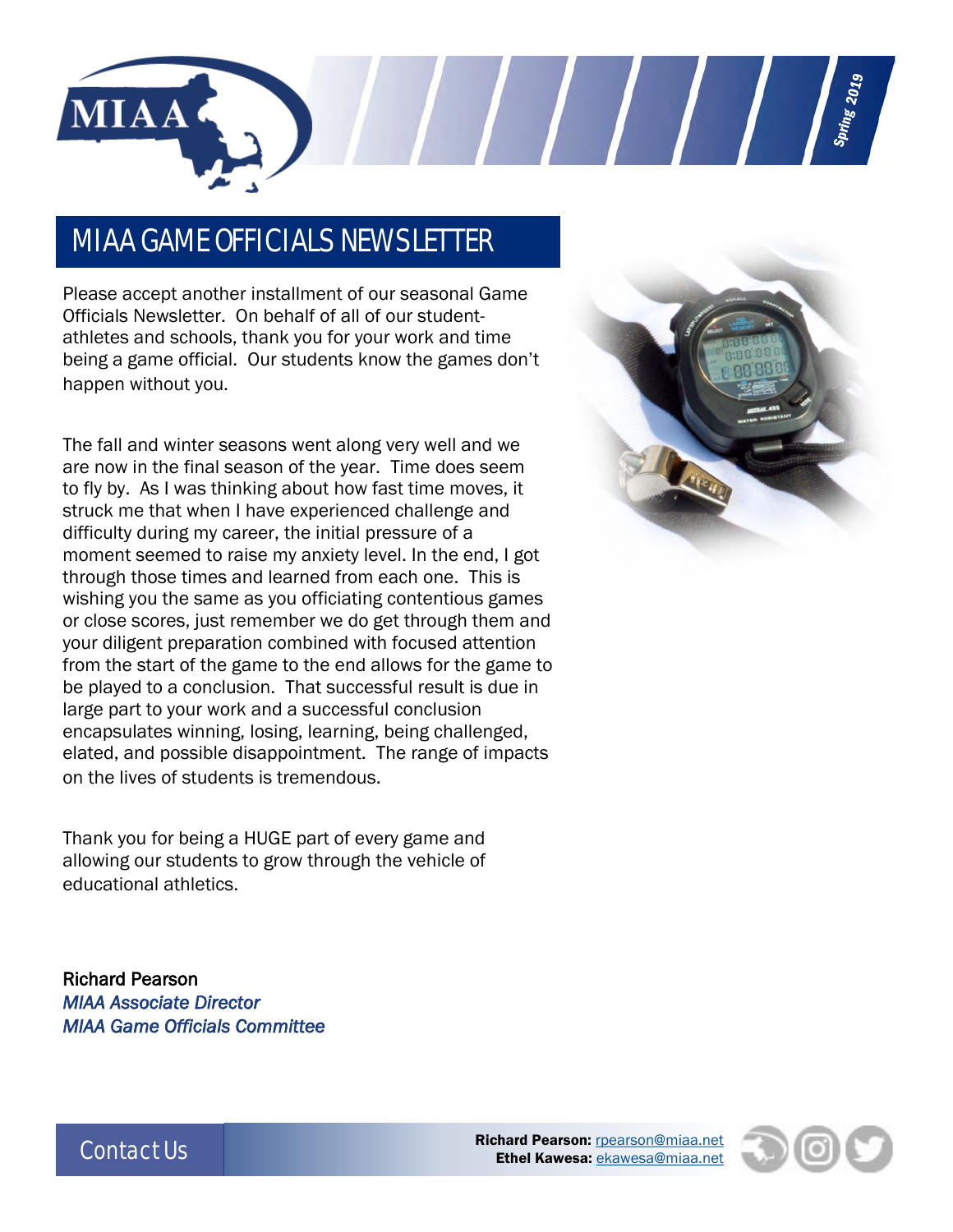### CONCUSSION INFORMATION/ AED'S IN SCHOOLS



Click [here to](http://www.miaa.net/contentm/easy_pages/view.php?sid=38&page_id=283) view AED's in **Click here to view AED's**  School Guidelines **in School Guidelin[e](http://www.miaa.net/contentm/easy_pages/view.php?sid=38&page_id=283)s**

### MIAA/NFHS Concussion Training

#### 105 CMR: Department of Public Health – 201.007 (E) Training Program

*"Game officials shall complete one of the training programs approved by the Department as specified on the Department's website annually and shall provide independent verification of completion of the training program to schools or school districts upon request."*

The yearly certification requirement is only valid between July 1<sup>st</sup> and June 30th of a given academic year. In support of Department of Public Health (DPH) regulations cited above, and in the best interests of our student athletes, all MIAA Tournament Directors and Tournament Assignors will require successful completion of a DPH approved concussion training program as a condition for an official accepting an MIAA tournament assignment. Your acceptance of an MIAA Tournament contest assignment will be considered a implicit confirmation that you are a member in good standing with your local board, that you are enrolled with the MIAA, and that you have successfully completed a concussion training program as required by the DPH.

The National Federation of High Schools (NFHS) training module, "Concussions in Sports: What You Need to Know", is one of the MDPH approved training programs and may accessed using the link:

#### [Concussions in Sports: What You Need to Know](https://nfhslearn.com/courses/61151/concussion-in-sports)

*(click link to access training course information)*

## **SPORTSMANSHIP**



#### MIAA TEAM SPORTSMANSHIP AWARDS

The MIAA would like to encourage game officials to nominate a boys or girls varsity team for consideration by that MIAA Sport Committee for recognition at the MIAA State Championship contest. Nominated teams do not have to be tournament teams but should exemplify the tenets of good sportsmanship to the highest degree. The nomination form information can be found in each sport specific [MIAA Tournament Format](http://www.miaa.net/contentm/easy_pages/view.php?page_id=22&sid=38&menu_id=207) or the [Team Sportsmanship page](http://miaa.net/contentm/easy_pages/view.php?sid=38&page_id=24)



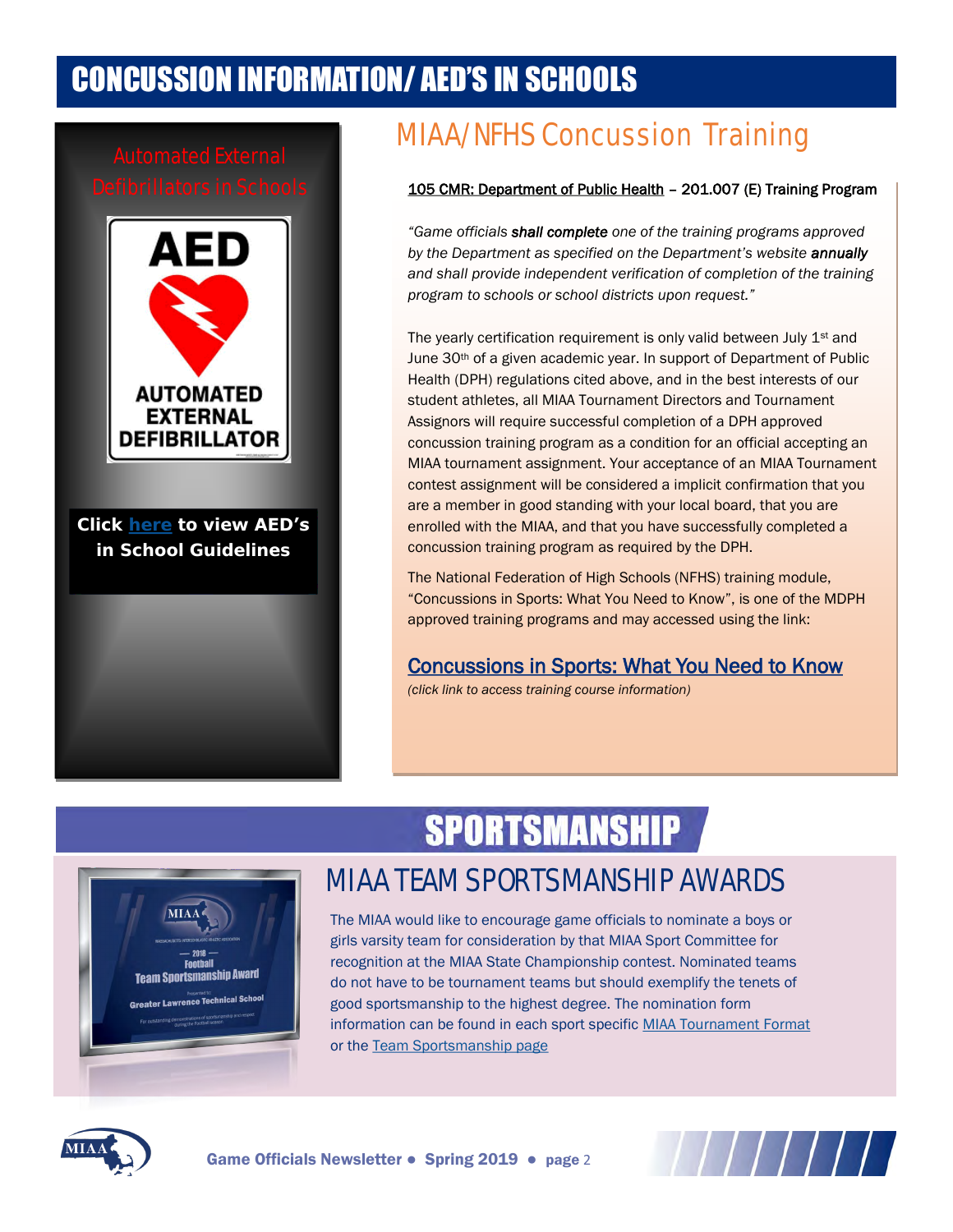#### 2019 SPRING SPORT RULE CHANGES / HIGHLIGHTS

### Sports Specific Tournament Formats

#### All game officials are required to be

well versed on their sport tournament format in order to be assigned to tournament events. A format is a detailed breakdown of how each sport tournament is conducted. It's important to remember that each sport has its own format, covering dates, rules, tournament ball agreements, overtime rules, and tie breakers, among other information. This information can be found on the [MIAA Tournament Formats](http://www.miaa.net/contentm/easy_pages/view.php?sid=38&page_id=22) page of the MIAA website ([miaa.net\).](http://www.miaa.net/miaa/home?sid=38)

### **Softball**

#### Softball Highlights :

Last year, the MIAA Softball Committee voted to not allow pitchers to step back before they pitch.

Softball does not have intentional walks — a pitcher must pitch to a batter.

For all NFHS Softball Rules Changes - 2019- please click [HERE](http://www.nfhs.org/sports-resource-content/softball-rules-changes-2019/)

### Rugby Rule Highlights

#### Uniform option:

"Boys have the option to wear cotton blend long tights, with single inside leg seam under their shorts and socks. Tights must be the same solid color throughout the team."

While girls' were already permitted to wear tights, they must be the same solid color throughout the team.

#### Lacrosse

#### Lacrosse Seasonal Reminder - 2019

Officials – Girls' Lacrosse: For MIAA Tournaments, the practice of two (2) MIAA enrolled Game Officials (3 recommended) being assigned to all preliminary round games through quarter finals games will continue. However, beginning in 2020, three (3) MIAA enrolled game officials will be required for all preliminary girls' lacrosse contests (preliminary rounds – state final rounds).

2022 Uniform Change: Beginning in the Spring of 2022, the home team will be required to wear white jerseys and the away team will be required to wear non-white jerseys

### Track & Field/ Cross Country

i

4-3-1, 4-3-1b, 4-3-1c: Clarifies that for a track and field as well as cross country uniform to be considered legal, the singlet and bottom or onepiece uniform shall be school-issued or school-approved. This change for school approval addresses the need for athletes to purchase a part of their uniform, but such individual apparel shall be approved by the school coach to be certain it meets all rule requirements.

For all NFHS Track &field/Cross Country Rules Changes - 2018-19 please click **[HERE](https://www.nfhs.org/sports-resource-content/track-field-and-cross-country-rules-changes-2019/)** 

#### NFHS Resources

[Memo to Parents: Stop Criticizing](http://www.nfhs.org/articles/memo-to-parents-stop-criticizing-high-school-officials/)  [High School Officials - February 05,](http://www.nfhs.org/articles/memo-to-parents-stop-criticizing-high-school-officials/)  [2019](http://www.nfhs.org/articles/memo-to-parents-stop-criticizing-high-school-officials/)

[What You Permit, You Promote:](http://www.nfhs.org/articles/what-you-permit-you-promote-lets-shut-down-poor-behavior/)  [Let's Shut Down Poor Behavior](http://www.nfhs.org/articles/what-you-permit-you-promote-lets-shut-down-poor-behavior/)

**[The Official Experience](https://www.linkedin.com/pulse/official-experience-marco-buchmayer?trk=v-feed&lipi=urn%3Ali%3Apage%3Ad_flagship3_feed%3BQOkCrfbmfx4TNbNFikn7Ow%3D%3D)** 

[Retention, Safety Among](http://www.nfhs.org/articles/retention-safety-among-officiating-concerns-across-country/)  **Officiating Concerns Across [Country](http://www.nfhs.org/articles/retention-safety-among-officiating-concerns-across-country/)** 

For all MIAA important Game Officials' links please click [HERE](http://www.miaa.net/contentm/easy_pages/view.php?page_id=73&sid=38&menu_id=185)

Beginning with the 2019-20 school year, all MIAA sports that have NFHS rules written for them will use those NFHS rules. The newly affected sports are baseball, football, girls' lacrosse, boys' volleyball and girls' volleyball.



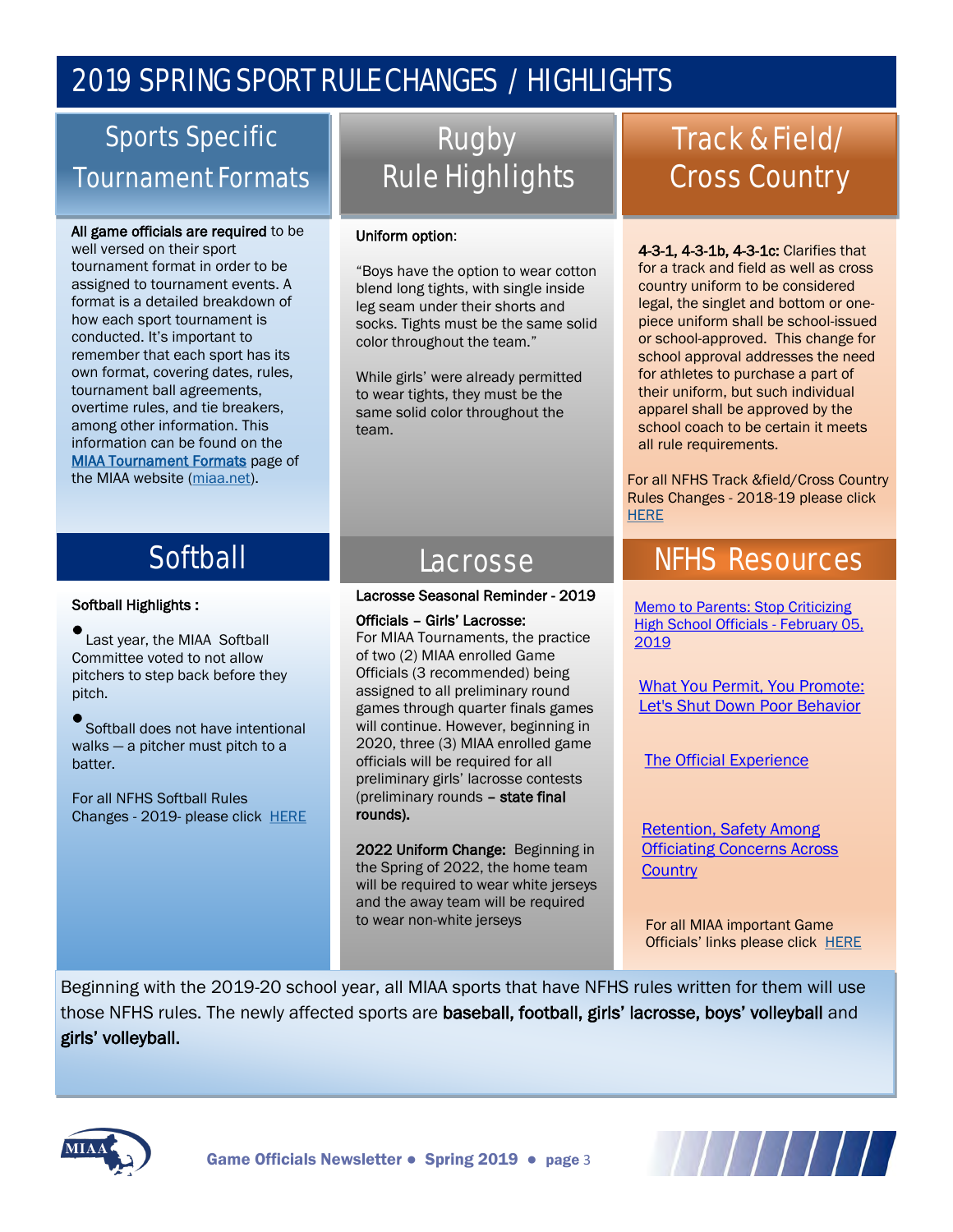### TRANSITIONING TO NFHS FOOTBALL RULES — FALL 2019

A subcommittee of the MIAA Football Committee has been working on needs to help in the transition to NFHS Football Rules which begin in the fall of 2019. These efforts include the support and educational opportunities for coaches and officials during the next 6 months as everyone prepares for the fall of 2019.

The subcommittee developed a plan to hold three meetings during the next 6 months with the first meeting at end of March/early April, second meeting in June, and a third meeting in August. The meetings are planned to help educate both officials and coaches on the differences between NCAA and NFHS football rules. The first meeting (early April) is a combined meeting with officials and coaches introducing the major areas of difference between the two sets of rules. Each of these meetings will be approximately 2 hours in length, broken down to a 60 minute presentation on 8-10 broad areas of the game and the differences (NCAA to NFHS) followed by a question and answer period. To accommodate as many coaches and officials as possible, meetings are being organized regionally and planned to be held in the high school auditorium. Future meetings for June and August are still being designed and planned.



If any football official is looking for further information, please reach out to your football board leadership.

#### Transitioning to NFHS Baseball Rules – Spring 2020

All MIAA baseball schools and games will begin using NFHS Baseball Rules in the Spring of 2020. Since December of 2018, a subcommittee has been meeting to discuss transition strategies and ideas to help players, officials and coaches to transition from MLB rules to NFHS rules. A major part of the discussion involves pitch counts which is a requirement for all states using NFHS rules. The MBCA worked hard to develop a pitch count protocol for Massachusetts schools which will be used in the spring of 2020. Although not finalized, the subcommittee is working on it ASAP so there will be plenty of time to educate all baseball parties on its usage prior to the spring of 2020.

No major changes are in place for this spring 2019. All officials should be sure to consult the 2019 [MIAA Baseball Format](http://www.miaa.net/gen/miaa_generated_bin/documents/basic_module/Baseball_201819_Format.pdf) for any needs during this spring season.

#### Transitioning to NFHS Girls & Boys Volleyball Rules — 2019-20

All MIAA boys and volleyball schools and games will begin using NFHS Volleyball Rules in the fall of 2019 (girls volleyball) and spring of 2020 (boys volleyball). In December 2018 and February 2019, a Volleyball Leaders Sub-Committee met to discuss transition strategies and ideas to help players, officials and coaches to transition from NCAA rules to NFHS rules. A major part of the discussion involved the development of educational workshops and the presentation of sixrules modification proposals. In March 2019 workshops were conducted for coaches, officials and assigners and the MIAA Board of Directors approved the [six rules modification proposals.](http://www.miaa.net/gen/miaa_generated_bin/documents/basic_module/MIAA_Volleyball_Transition_and_NFHS_Rules_Modifications.pdf)

Please refer to the NFHS Volleyball Rules Transition for fall 2019 located on the volleyball page on the MIAA website to access the rules modifications and other pertinent information. Going forward, workshops will be offered in June 2019 and information will continue to be added to the NFHS Volleyball Rules Transition for the fall 2019. This information can be found on the [MIAA Volleyball page](http://www.miaa.net/contentm/easy_pages/view.php?page_id=17&sid=38&menu_id=168) of the MIAA website ([miaa.net\).](http://www.miaa.net/miaa/home?sid=38)



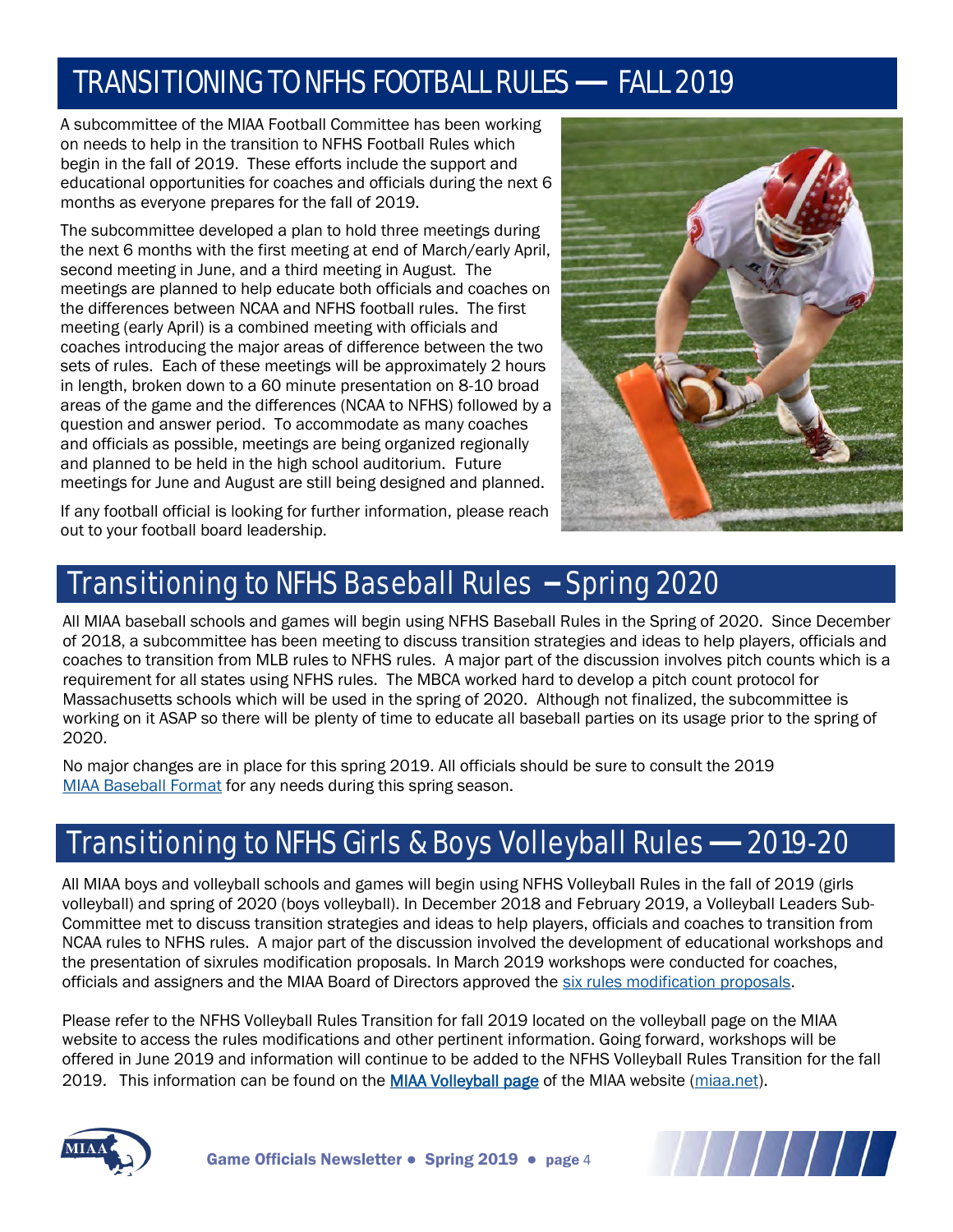### MIAA BACKGROUND CHECK INFORMATION



*Clic[k above to view th](http://www.miaa.net/gen/miaa_generated_bin/documents/basic_module/MIAA_policy_back_check_FINAL_6115.pdf)e MIAA policy for Massachusetts High School sports officials* 

### IMPORTANT REMINDER

All officials who registered and completed the background check in year two of this process (2016-17), your background check has expired. Please be aware that when you register this year, you will be charged for another background check. Background checks are valid for three years.

## FAQ's

1. I registered and have been approved by the MIAA under one email address, but my assignor has a different email for me under their account,

thus I am not showing as approved to them. What should I do?

*Answer: You will need to contact Arbiter support, 1-800-311-4060, and ask them to link your email accounts together. The email you provided for the MIAA background check is the one that will show you as an approved official.* 

2. If my assignor uses Arbiter to assign games, how can they gain access to the list of approved officials?

*Answer: The assignor will need to contact Phil Napolitano, pnapolitano@miaa.net and provide their 6-digit arbiter account number, along with the sport and leagues they assign. They will be linked to the MIAA super group. Once linked, the eligibility column will show up in their assigning account.*

## **ArbiterSports** ELICK

## 2019-20 REGISTRATION WILL OPEN ON JULY 1, 2019

NOTE: Background checks are valid for three years but officials still must register Annually

### NEW OFFICIALS

#### *Background Check and Registration*

- 1) Click on the registration tab on the top left of the MIAA Arbiter Sports page.
- 2) Select all sports for which you wish to register and click the REGISTER button.
- 3) Follow directions and complete all information and consents. A photo is not required. If you already have an Arbiter account, it will recognize your email once you type it in, then follow all directions.

#### RETURNING OFFICIALS

#### *Registration Only/Previously Completed Background Check*

#### *Log in prior to entering registration*

All officials must register annually - \$10 per sport. Returning officials must confirm pre-populated information and complete all steps of the registration process *(see steps above under "New Officials")*. Please check and/or correct all contact information.

In order to finalize your registration you will need to once again consent to the background check in step 5 of the registration process, even though you have already been approved. During the final payment step you will not be charged for another background check nor will it be run again. Approved background checks are valid for three years. If you were approved during the 2015-16 school year, it was valid until June 30, 2018. If you were approved during 2016-17 school year, it is valid until June 30, 2019.